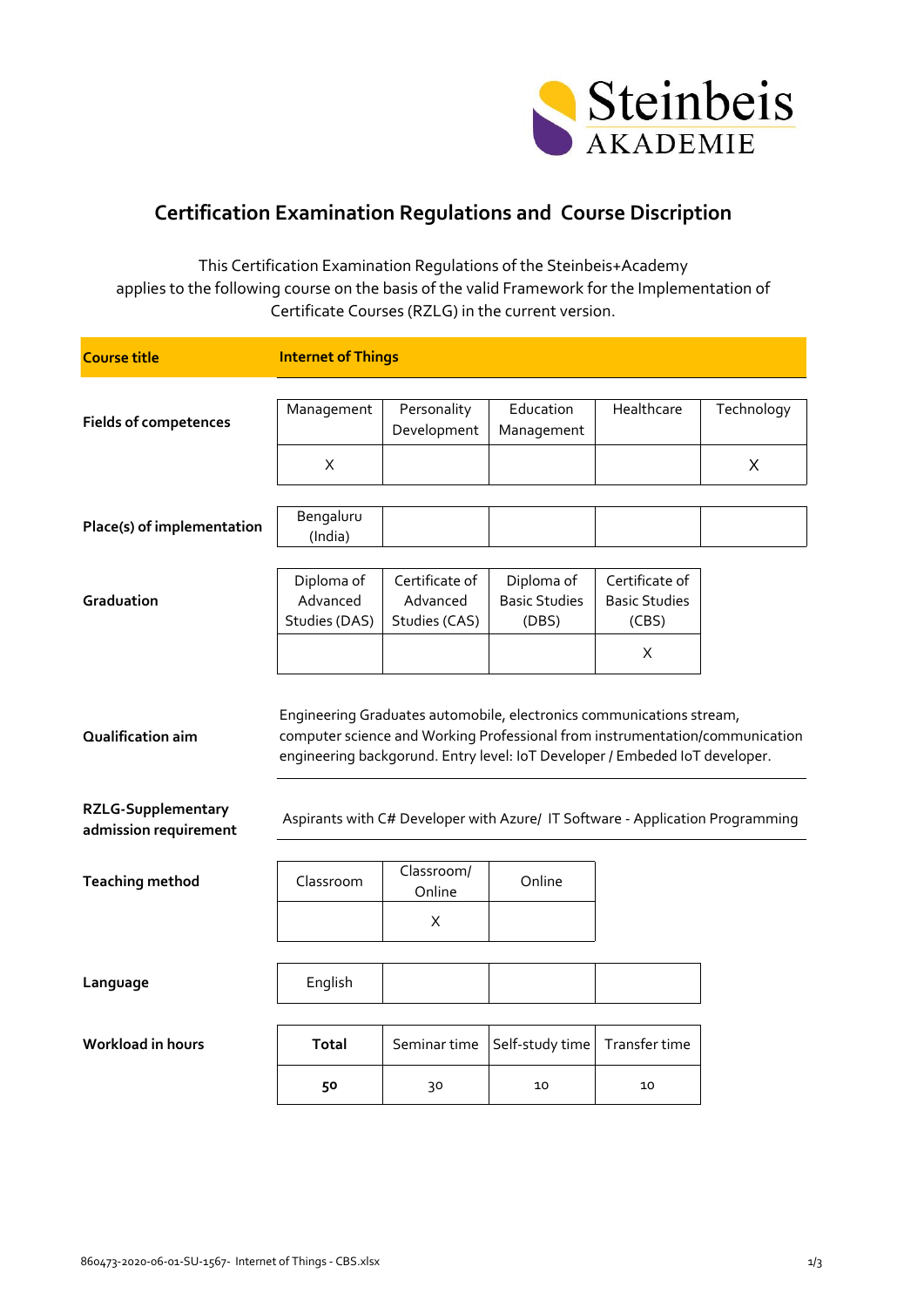

| Type of performance |
|---------------------|
| records (LNW)       |

| Examination<br>(K) | Presentation/<br>oral<br>examination<br>(P) | Case (C) | Transfer<br>papaer (TA) | Project study<br>paper (PSA) |
|--------------------|---------------------------------------------|----------|-------------------------|------------------------------|
|                    |                                             |          |                         |                              |

## **Contents**

| <b>Modules</b>                                                              | <b>Key topics</b>                                                                                                                                                                                                   | Seminar<br>time/h |
|-----------------------------------------------------------------------------|---------------------------------------------------------------------------------------------------------------------------------------------------------------------------------------------------------------------|-------------------|
| <b>Introduction- Concepts and Technologies</b><br>behind Internet of Things | Concepts & Definitions; Myth with IoT; Business<br>with IoT; Carrier in IoT; IoT Applications; IoT<br>system overview; Node, Gateway, Clouds; Why<br>IoT is essential; Machine learning; Artificial<br>Intelligence | $\overline{2}$    |
| <b>IoT Architecture</b>                                                     | IoT Network Architecture; IoT Device<br>Architecture; IoT Device Architecture; Publish-<br>Subscribe architecture                                                                                                   | 3                 |
| <b>IoT Device Design</b>                                                    | Sensors - Classification & selection criteria based<br>on the nature, frequency and amplitude of the<br>signal; Embedded Development Boards-<br>Arduino, Raspberry Pi, Intel Galileo, ESP8266                       | 4                 |
| <b>IoT Communication Protocols</b>                                          | Wired Communication Protocols; Wireless<br>Communication Protocols; Application Protocols<br>- MQTT, CoAP, HTTP, AMQP; Transport layer<br>protocols - TCP vs UDP; IP- IPv4 vs IPv6                                  | 3                 |
| Cloud                                                                       | Concept & Architecture of Cloud; Public cloud vs<br>Private cloud; Different Services in cloud (IAAS /<br>PAAS / SAAS); Importance of Cloud Computing<br>in IOT; Leveraging different Cloud platforms.              | 6                 |
| Designing the IoT product                                                   | Interfacing peripherals & Programming GPIOs-<br>Input/output peripherals, Sensor modules;<br>Design Considerations - Cost, Performance &<br>Power Consumption tradeoffs                                             | 7                 |
| Programming                                                                 | Embedded C; python; Arduino                                                                                                                                                                                         | 4                 |